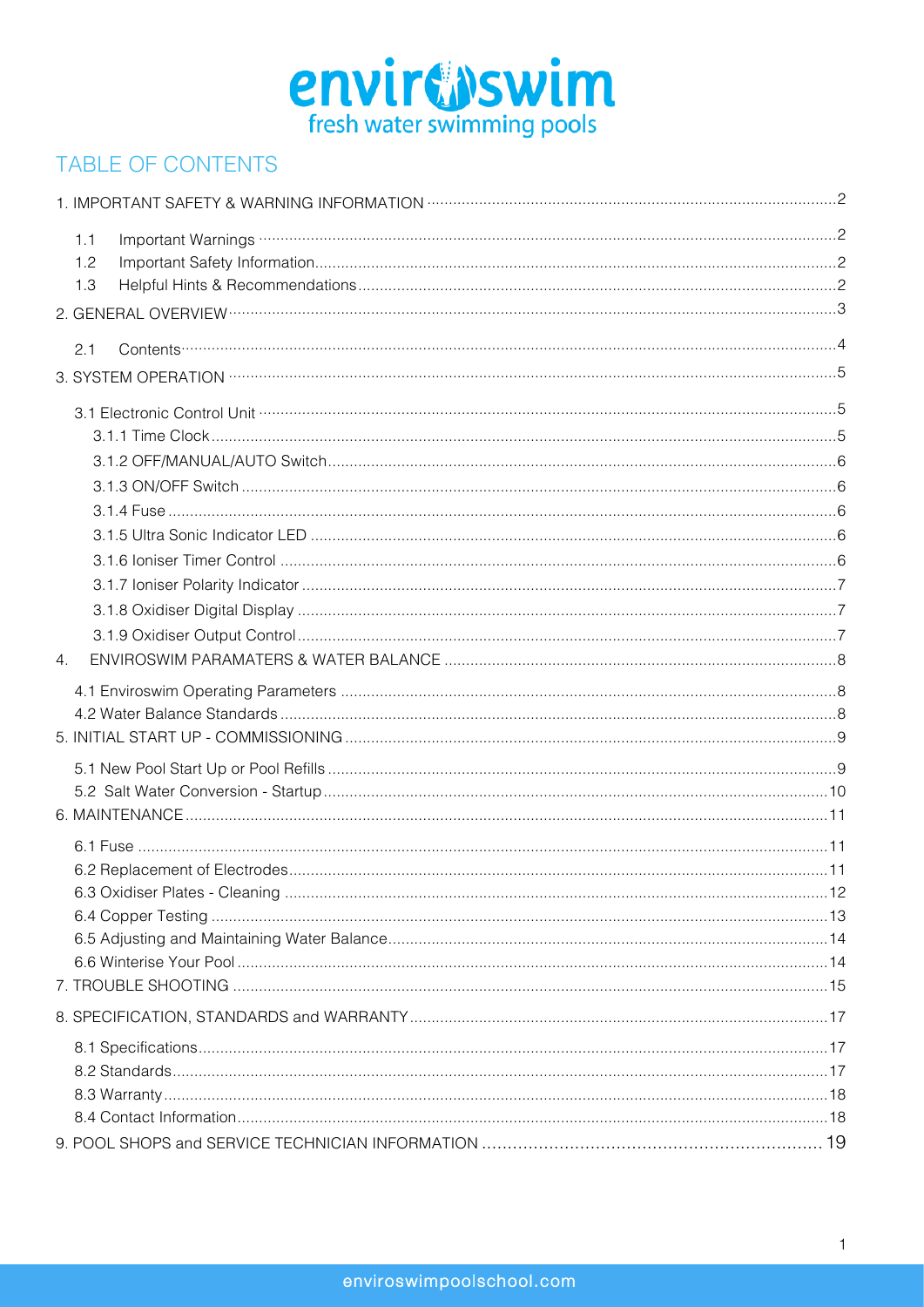## 1. IMPORTANT SAFETY & WARNING INFORMATION

#### 1.1 Important Warnings

- o This manual should be given to the operator and or the owner of this equipment.
- o This equipment shall be installed according to AS/NZS 3000 wiring rules and outside the pool zone. Please refer to the ES-3 installation manual
- o The Electronic Control Unit should not be opened by an unauthorised person, there is a danger of electrical shock if opened and any warranty will be invalidated.
- Do not operate the electrolytic cell without proper flow or water circulation. A buildup of gasses will result in a hazardous condition. The system should never operate without the pool pump operating.

#### 1.2 Important Safety Information

- o This Equipment is not intended for use by persons, including children with reduced physical, sensory, or mental capabilities or lack of experience and knowledge, unless they are supervised or given instruction concerning the safe use of the equipment by a person responsible for their safety. Children should be supervised to ensure they do not play with the equipment.
- o When adding chemicals to your pool always dilute in a bucket of water first. ALWAYS ADD CHEMICALS TO WATER. Never add water to chemicals.

#### 1.3 Helpful Hints & Recommendations

- o Read and keep your manual in a safe place. For more information visit enviroswimpoolschool.com.
- o If using a VARIABLE SPEED PUMP, please ensure there is adequate water flow and the Oxidiser/Ionisation Chamber are filled with water at all times when in use.
- o When a large number of swimmers are using the pool switch the unit on to manual if the system is not already operating.
- o Ensure your copper levels are between 0.2-0.4ppm. Check weekly and only check your copper levels when your pH is 7.4 or below. Please use the copper test kit supplied with your ES-3 system.
- o Maintain TDS (Total Dissolved Solids) level between 1,000 1,500ppm for a true Fresh Water Experience, optimum performance and longevity of Oxidiser Cell Plates.

Do not use Stabiliser (Cyanuric Acid) Do not use Bromine Compounds Do not use Aluminium based or any other Flocculants Do not use Soda Ash (Sodium Carbonate) Do not use granular Chlorine or tablets Do not use forms of Volcanic Filtration Media (Zeolite) Do not put un-dissolved chemicals into your pool Clean your pool filter, skimmer and pump lint basket regularly.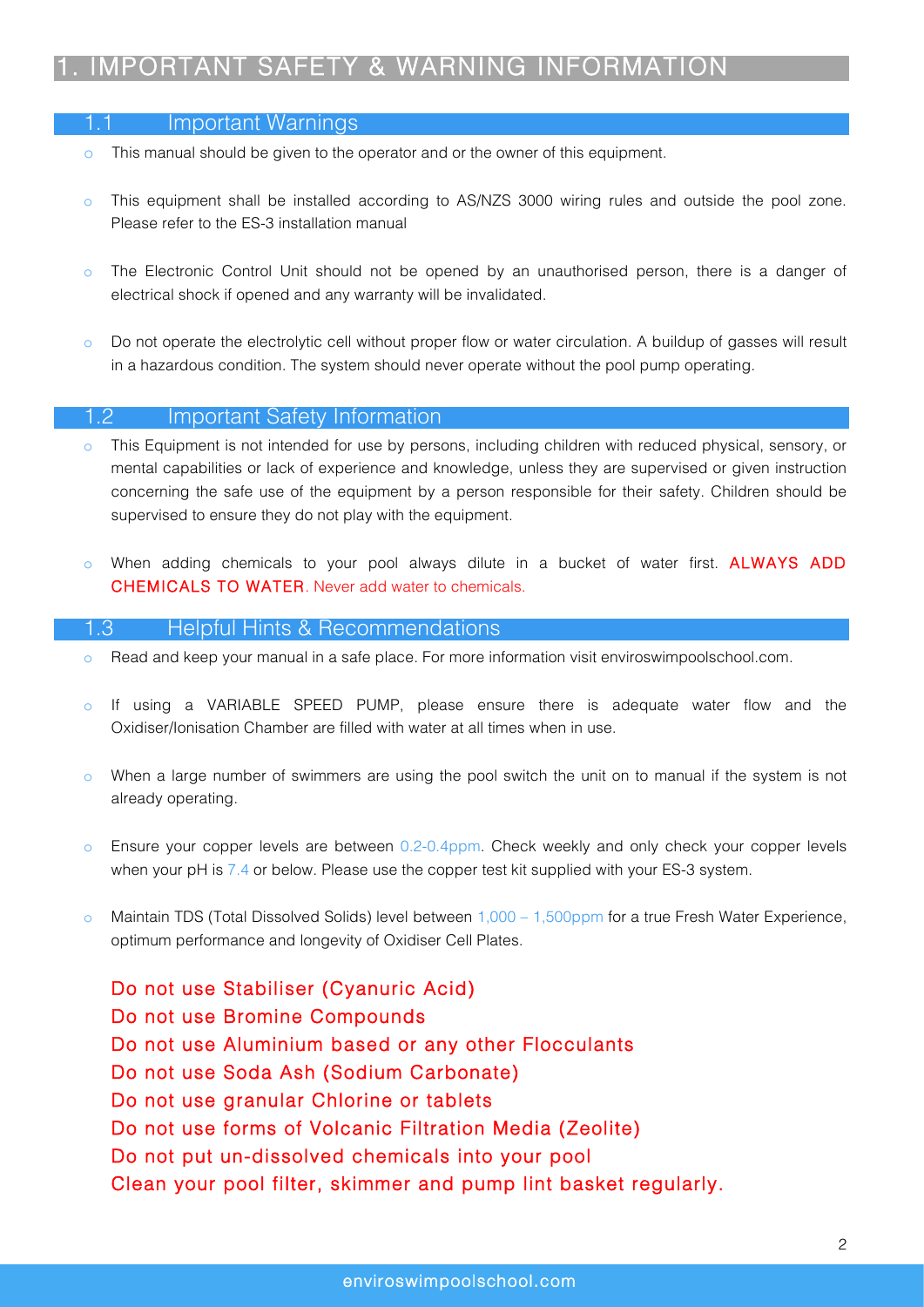## 2. GENERAL OVERVIEW

Thank you and congratulations on purchasing your Enviroswim ES-3 Fresh Water Sanitiser. Please take the time to read the entire manual before operating your new system. Your system must be installed and operated as per the ES-3 User & Installation manuals. The world's safest and most effective sanitiser.

While every effort has been made to ensure that the information supplied in this manual is accurate and complete, no liability will be accepted for any errors or omissions. Enviroswim reserves the right to change the specifications of hardware and or software or documentation at any time without prior notice.

The ES-3 sanitisers residential swimming pools up to and including 100,000 L.

The ES-3 is designed to operate 1 hour per 10,000 L of water per day

Ensure pH levels are not above 7.5 for extended periods of time. If you test copper levels when your pH is high you will not get an accurate reading.

The ES-3 is not deigned to chemically maintain the balance of your pool water. Please ensure you balance and check your water regularly and please ensure you check your copper and pH level every 7 to14 days and adjust where necessary.

During periods of intense use or when your pool water has been significantly diluted or contamination more frequent testing and management may be required.

Please note the copper and silver electrodes are sacrificial and will be required to be replaced from time to time. The rate of usage of these electrodes will vary depending on the size of your pool, bather load and the environment. For an average residential size pool (40,000L) with normal environment influences, rods will typically last 2 years.

#### NOTE: NEVER STORE CHEMICALS IN THE VICINITY OF YOUR ENVIROSWIM CONTROL BOX

Thank you again for choosing the world's leading swimming pool sanitiser.

For further information please visit our support website.

enviroswimpoolschool.com

For purchasing consumables please visit our online store.

### enviroswim.com/online-store

Happy Fresh Water Swimming from the Enviroswim Team.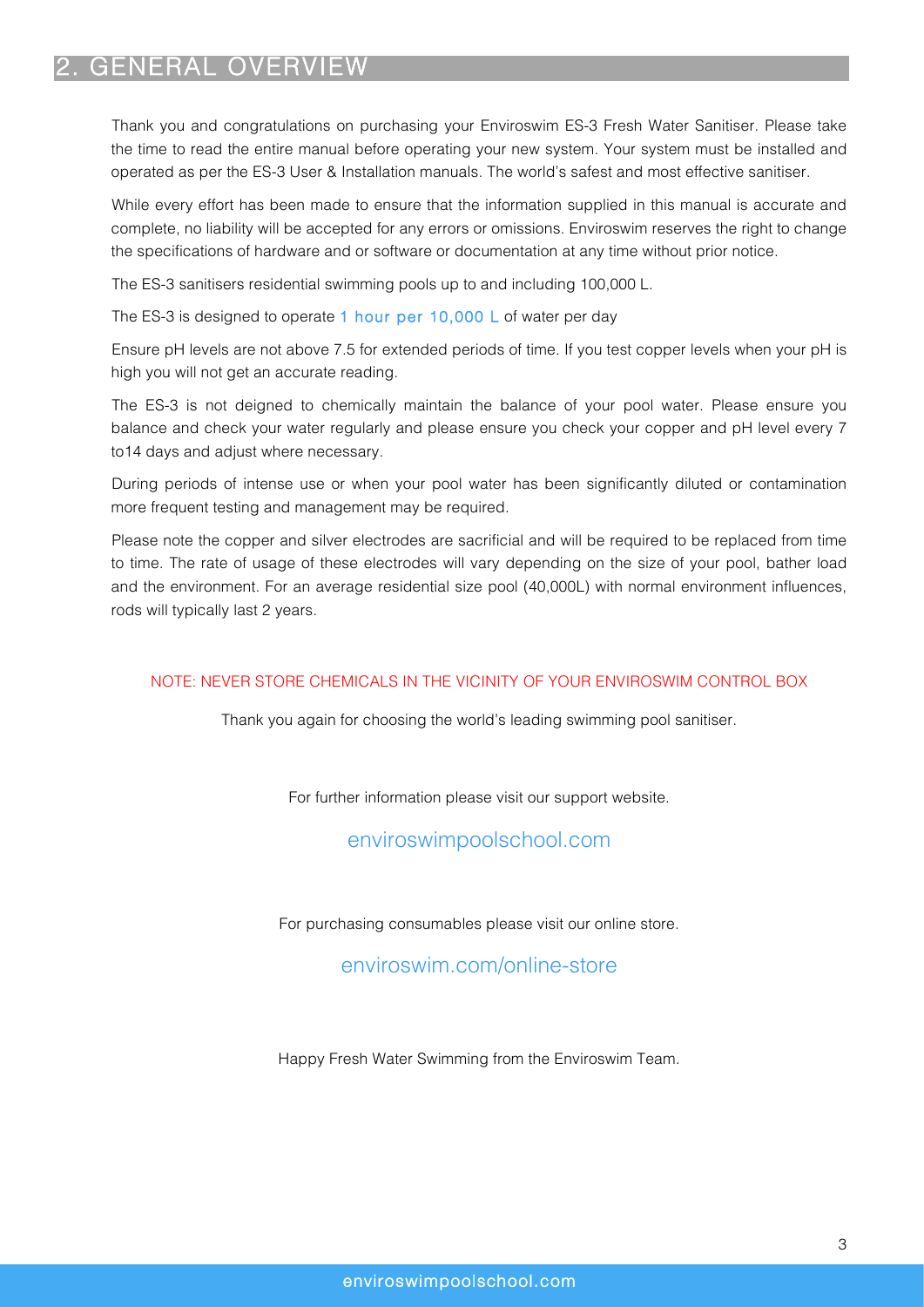## GENERAL OVERVIEW cont.

2.1 Contents

1 x ES-3 Electronic Control Box



1 x Complete Oxidiser/Ioniser Wet Cell Housing







- 1 x Enviroswim Copper test kit
- 4 x 50/40 mm reducing bushes





Documentation

- o 1 x Installation Manual
- o 1 x Users Manual
- o 1 x Commissioning Instruction
- o 1 x Chemical Storage Instruction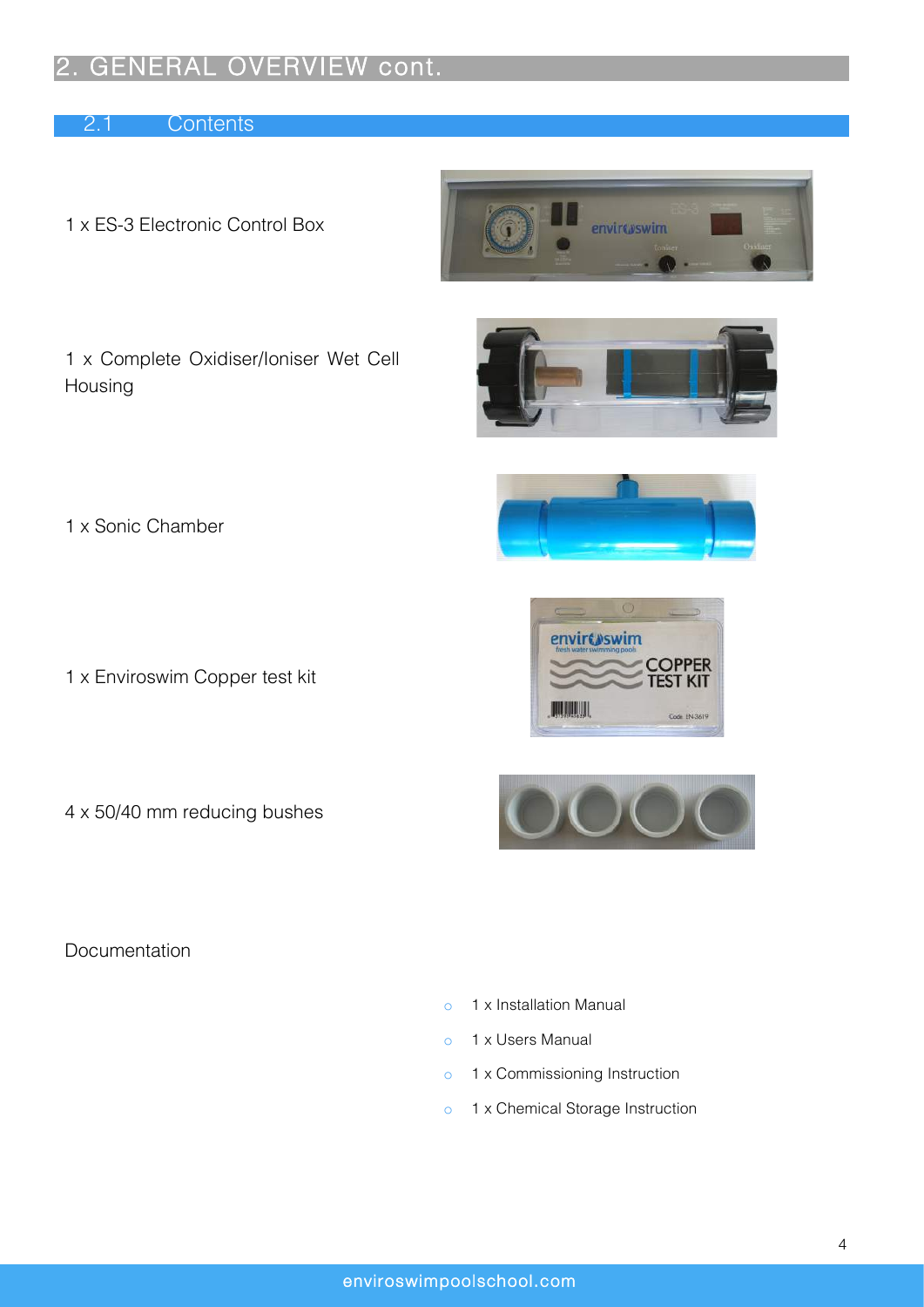# SYSTEM OPERATION

### 3.1 Electronic Control Unit



- 1. Time clock
- 2. OFF/MANUAL/AUTO Switch
- 3. ON/OFF Enviroswim Functions Switch
- 4. Fuse
- 5. Ultra Sonic Operation Indicator
- 6. Ioniser Timer Control
- 7. Ioniser Polarity Indicator
- 8. Oxidiser Amperage Display
- 9. Oxidiser Output Control

#### 3.1.1 Time Clock

#### If using the Timer,

The outer dial should be set to the current time. Rotate the dial slowly in a clockwise direction until the correct hour is aligned with the arrow printed on the dial.

Align currer Note the outer dial is printed with the  $24$ hr clock time to arrow

 $8.00$ am =  $8$  on the dial

 $8.00 \text{pm} = 20$  on the dial

Clock hands will allow for fine adjustment of the current time setting of the dial.

### DO NOT ATTEMPT TO ROTATE THE DIAL IN AN ANTI-CLOCKWISE DIRECTION

#### PROGRAMMING SWITCHING TIMES

Set tappets to outer edge for ON periods and set tappets to inner edge for OFF periods

Multiple ON/OFF periods are able to be set if required

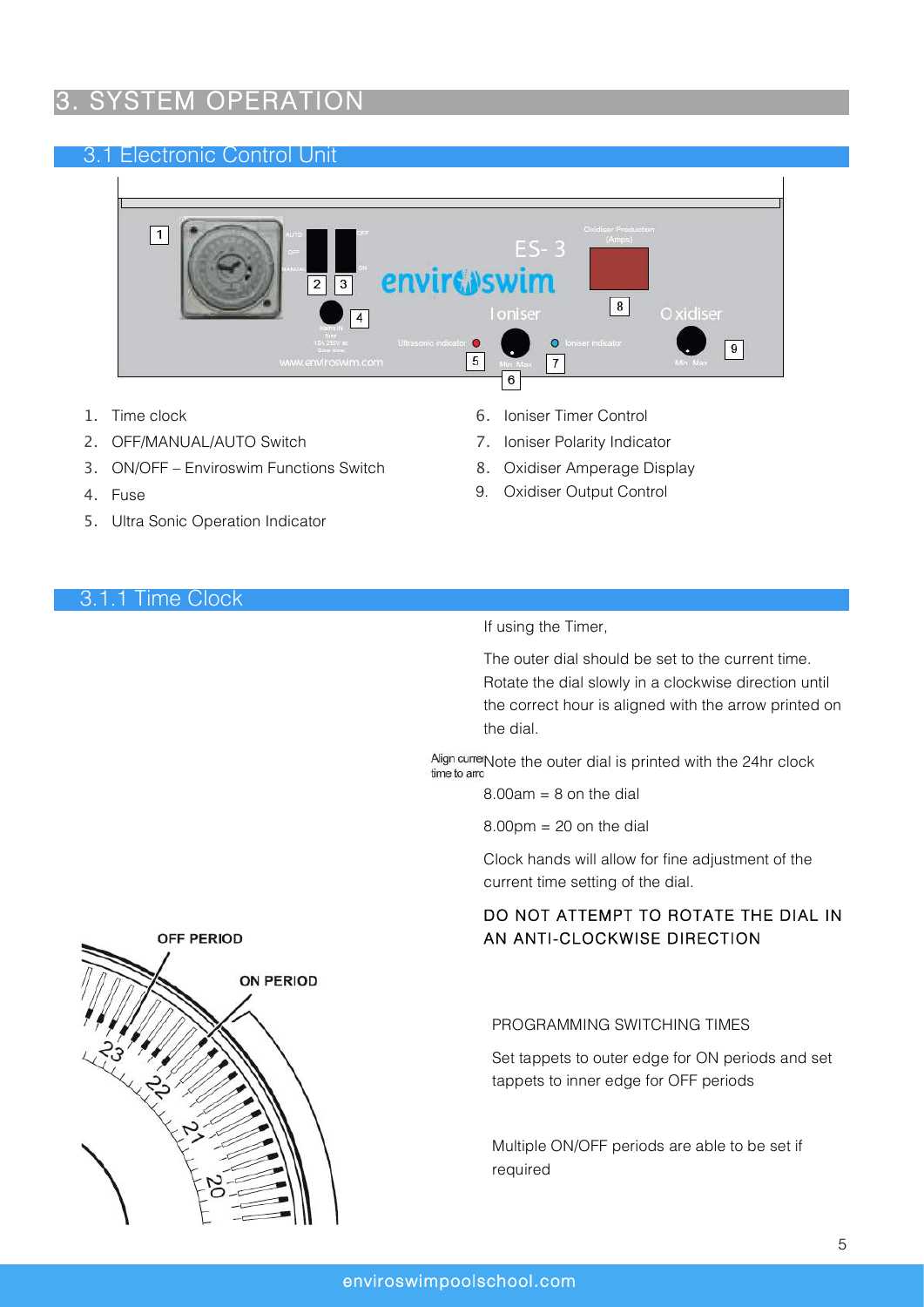# 3. SYSTEM OPERATION cont.

### 3.1.2 OFF/MANUAL/AUTO Switch

- o The OFF/MANUAL/AUTO
- o OFF position turns all functions including the TIME CLOCK off. Time clock will still maintain time.
- o AUTO Turns the TIME CLOCK function on.
- o MANUAL Turns the pump and Enviroswim processes on bypassing the TIME CLOCK.

#### 3.1.3 ON/OFF Switch

- o The ON/OFF switch turns the 3 Enviroswim processes OFF or ON.
- o For your system to operate correctly this should be in the ON position.
- o In the OFF position the above AUTO function will still turn your pump on via the TIME CLOCK
- o In the OFF position the above MANUAL function will still turn your pump on and off.
- o Use for backwashing etc.

#### 3.1.4 Fuse

o Only replace with 240v 10A slow blow

#### 3.1.5 Ultra Sonic Indicator LED

o LED cycles through several colours indicating normal operation

#### 3.1.6 Ioniser Timer Control

- o This control is time based.
- o Every pool has its own demand for sanitisation. Most pools start by setting their Ioniser setting 6,7 or 8, once the commissioning process has been completed.
- o Settings "MAX-Start up" is for commissioning your Enviroswim system. This should only be used to build up a residual of copper/silver when your pool is first commissioned, your pool has been drained or you have No copper present in your pool water
- o Copper levels can be increased 2 ways;
	- 1. Increase the run time.
	- 2. Increase Ioniser setting.

| <b>SETTING</b> | % RUNTIME      |
|----------------|----------------|
| 0              | OFF            |
| 1              | $\overline{c}$ |
| $\mathbf{2}$   | 3              |
| 3              | $\overline{7}$ |
| 4              | 10             |
| 5              | 13             |
| 6              | 17             |
| $\overline{7}$ | 20             |
| 8              | 23             |
| 9              | 37             |
| 10             | 50             |
| MAX-Start up   | 100            |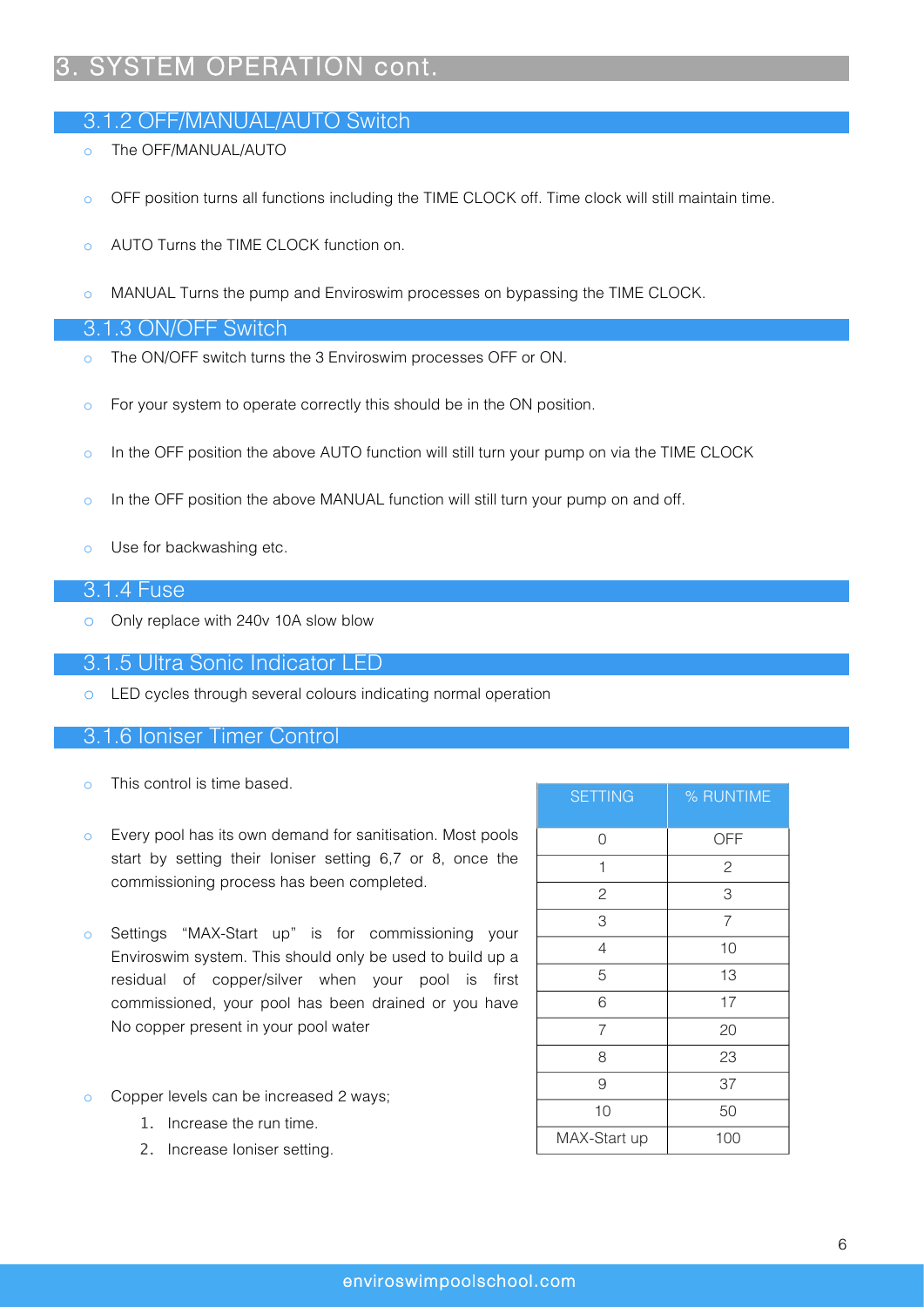# SYSTEM OPERATION cont.

#### 3.1.7 Ioniser Polarity Indicator

- o Settings "MAX-Start up" is for commissioning your Enviroswim system. This should only be used to build up a residual of copper/silver when your pool has been commissioned, your pool has been drained or you have No copper present in your pool water.
- o This LED indicator changes colour from red to green every 6 minutes of run time. This assists cleaning and even wear and tear on your electrodes.
- This LED is not always on even when the system is running. It is only on for a percentage of the run time.

### 3.1.8 Oxidiser Digital Display

This display shows the status of the oxidiser plates and conductivity of your pool water and has a range of values.

Normal Operation

- o SU Indicates the Unit is in Start Up-Self Check mode, this mode last 10 second when the unit starts up.
- o OF The current being applied to the Oxidiser Plates is negligible or non-existent. The unit displays OFF when the Oxidiser Control knob is sent to MIN.
- o d6 System in De-gas Mode. The system reverses polarity every 24 hours of run time. The d6 will display for a few minutes when in degas mode.
- o 01-15 Indicates Amperage current being applied to the Oxidiser plates. This is limited to 15 amps. For Swimming pools this should display 15 amps when on the Oxidiser knob is in the MAX position.
- PLEASE FIND FURTHER INFORMATION IN THE TROUBLE SHOOTING SECTION.

#### 3.1.9 Oxidiser Output Control

- o This control is used to adjust the current being applied to the oxidiser plates. In normal pool operating circumstance this should be set to MAX. If a pool blanket is used for extended periods of time the output may need to be reduced, to assist with reducing oxidiser build up. If using a blanket please remove the blanket once a week to let gases from your pool water escape to atmosphere.
- $\circ$  For spa use this output may need to be reduced depending on the specific spa usage and set up.
- o Extended run times and/or high salt levels and/or not removing your pool blanket frequently may result in excessive chlorine levels. Please reduce oxidiser out put.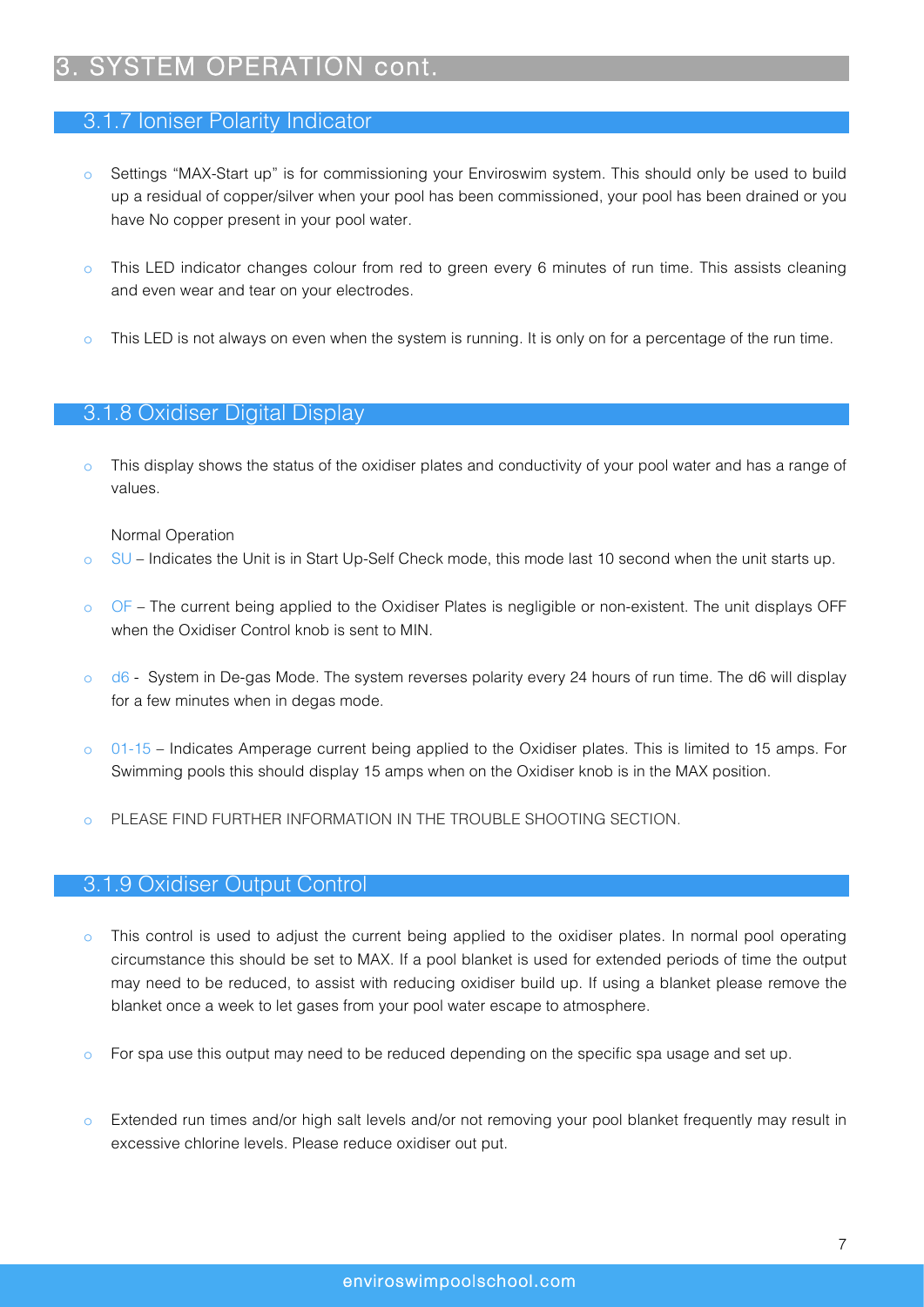## 4. ENVIROSWIM PARAMATERS & WATER BALANCE

#### 4.1 Enviroswim Operating Parameters

| $\circ$  | <b>Total Dissolved Solids (TDS)</b>                                                                     | $1,000 - 1,500$ ppm.                                                                                                      |
|----------|---------------------------------------------------------------------------------------------------------|---------------------------------------------------------------------------------------------------------------------------|
|          | Copper                                                                                                  | $0.2 - 0.4$ ppm                                                                                                           |
| $\Omega$ | Run times                                                                                               | 1 hour per 10,000L of water per day – swimming season<br>If using a variable speed pump this may need to be<br>increased. |
|          |                                                                                                         | Reduce run time by 50% or more once swimming season<br>has finished.                                                      |
|          | Oxidiser Recommended level<br>The Oxidiser level can be tested using a standard pool chlorine test kit. | $0.5$ ppm                                                                                                                 |

Note: A chlorine test kit reads the "Redox" or "Oxidiser potential" of the water, which may be a combination of chlorine, oxygen and other Oxidisers present in the water.

#### 4.2 Water Balance Standards

All swimming pools need to have the water balanced to protect the interior of your pool, bather comfort and to maintain effectiveness of any sanitiser.

|         | o pH                    | $7.0 - 7.4$ |
|---------|-------------------------|-------------|
| $\circ$ | <b>Total Alkalinity</b> | 60-150ppm   |

o Calcium Hardness 170 -250ppm

### IMPORTANT – HIGH pH EFFECTS THE EFFICACY OF ANY SANITISER. E.g. Chlorine is only 3% effective at a pH of 8.0 compared to 75% effective at a pH of 7.0.

A HIGH pH will also accelerate fibreglass gelcoat fading

Further information on water balance can be found at the below Industry Association Link.

http://www.spasa.membes3.com.au/public/20/files/Water%20Balance.pdf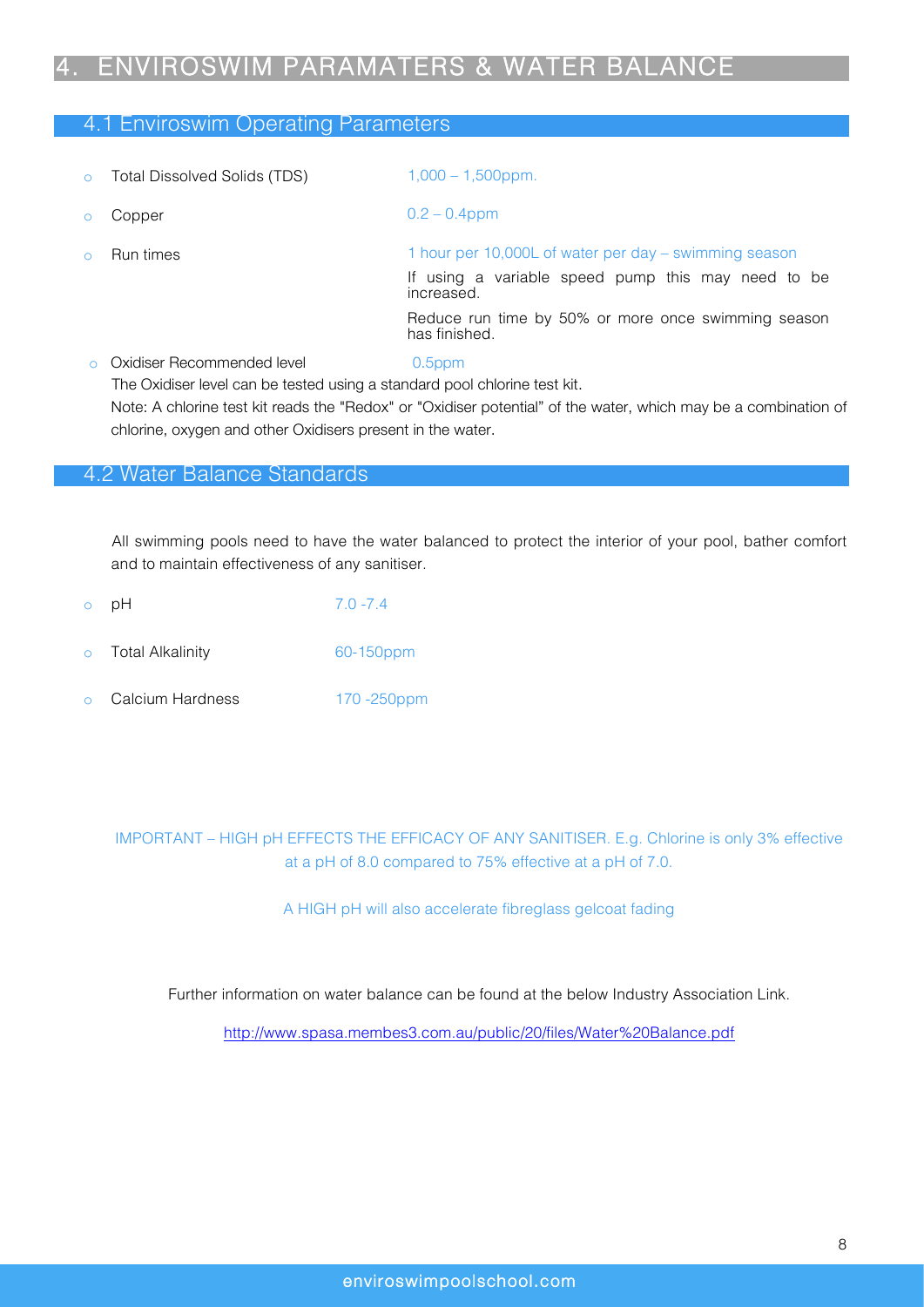## 5. INITIAL START UP - COMMISSIONING

#### 5.1 New Pool Start Up or Pool Refills

Once the pool has been filled with water the TDS of the water needs to be raised to 1,000-1,500ppm. Ideal for start up is 1,200ppm.

This is NOT A SALT WATER CHLORINATOR do not put excessive amounts of salt in your pool.

There will be a minimal amount of TDS in municipal water and this varies from location to location.

Please ensure you have installed the Enviroswim ES-3 as per the installation manual

- 1. Fill the pool with water
- 2. Check and adjust Total Alkalinity, pH and Calcium Hardness as per standard water balance.
	- o Total Alkalinity 60 -150ppm o pH 7.0-7.2 (Fibreglass/Vinyl) 7.2-7.4 (Concrete) o Calcium Hardness 170-250ppm

Note, Never add Calcium Harness Increase and Alkalinity Increaser on the same day.

- 3. Ensure the system is plumbed as per Installation Manual.
- 4. Turn the ON/OFF switch to ON.
- 5. Turn the AUTO/OFF/MANUAL switch to MANUAL
- 6. Turn the Oxidiser Output Control to MAX
	- The Oxidiser Display should read "15" at all times.
	- o If the Oxidiser Display reads less the 15 add 5Kg of salt per 10,000L to raise the TDS by approx. 500ppm.
- 7. Turn the Ioniser Control to MAX-Start up
- 8. Run the system 1 hour per 1,000L to enable residual sanitisers to build up. E.g., A 50,000L pool should be run for 50 hours straight.
	- $\circ$  Check the copper levels. If you have obtained a minimum 0.2ppm copper reading, then are ready to switch to AUTO mode.
	- o If you have not achieved a minimum 0.2ppm copper reading please run the system as is for an additional 24 hours and check copper levels again. Repeat till the minimum copper level is achieved.
- 9. Once you have achieved the desired copper level reduce the Ioniser control to "7" as a starting point
- 10. Set your time clock to 1 hour of run time per 10,000L of water. These are our standard operating setting but will vary from pool to pool depending on the Environment, bather load and pool Interiors and their quality.
- 11. Turn the AUTO/OFF/MANUAL switch to the AUTO position.
- 12. Enjoy your swimming in Enviroswim Fresh Water.

NB. PLEASE MEASURE AND ADJUST pH 8 HOURS BEFORE CHECKING COPPER LEVELS. HIGH pH WILL MASK YOUR TRUE COPPER READING.

- o DO NOT USE STABILISER
- o DO NOT USE BROMINE COMPOUNDS
- o DO NOT USE FLOCULANTS
- o DO NOT USE SODA ASH
- o DO NOT USE GRANULAR CHLORINE
- o DO NOT USE PUT UNDISSOLVED
- CHEMICALS INTO THE POOL o DO NOT USE ZEOLITE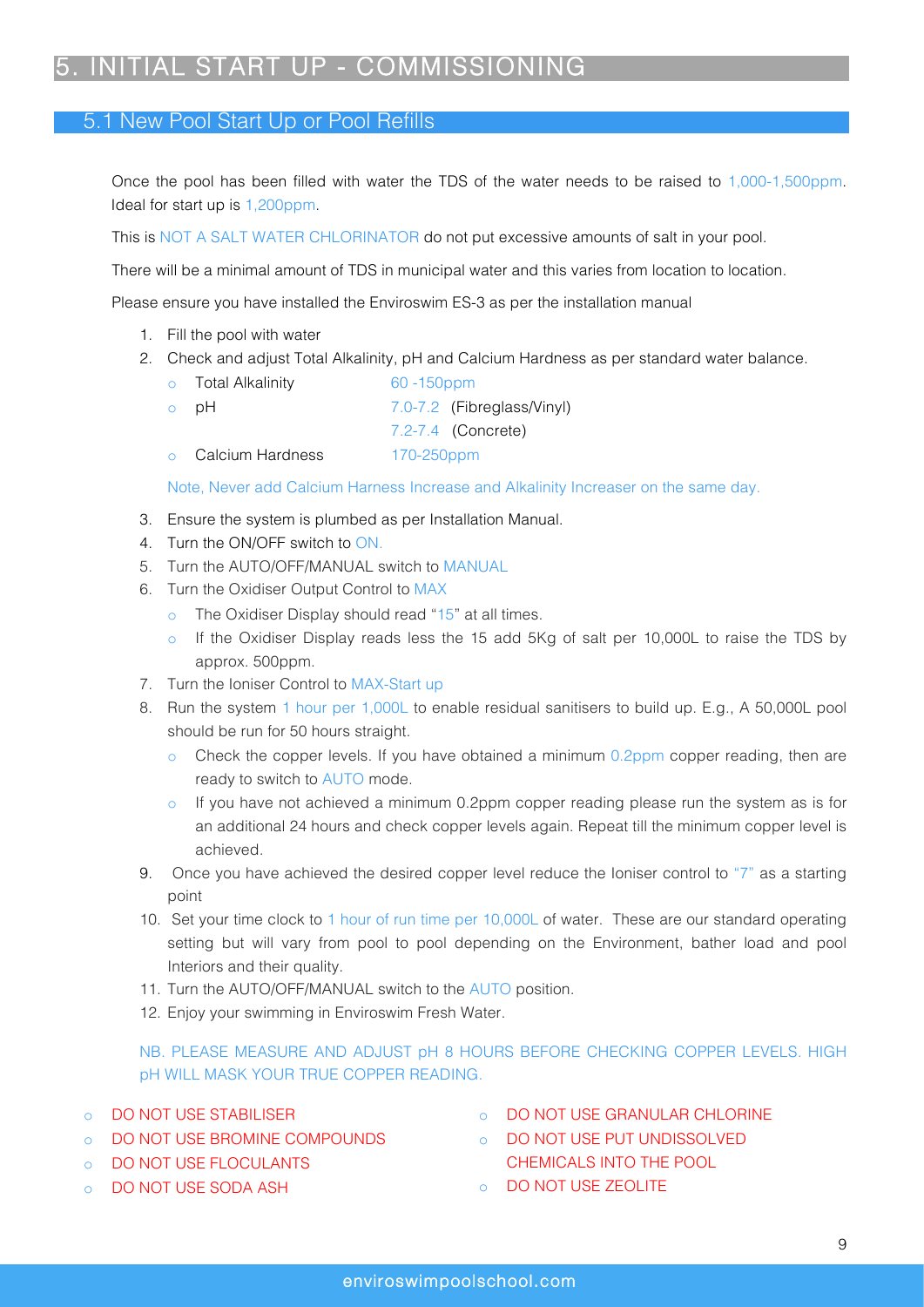## 5. INITIAL START UP – COMMISSIONING cont.

### 5.2 Salt Water Conversion - Startup

Salt Water Pools have an extremely high TDS, which is mainly Pool Salt. These can be 4,000ppm or in some cases significantly higher. The Definition of Fresh Water is a TDS of less than 1,500ppm or in some cases a Salinity of less than 1,000ppm. These figures do vary around the world and each E.P.A body may have slightly different variations.

The water in your pool is in simple terms the fuel for your sanitiser to operate as it is meant to.

The Enviroswim needs pool water that is low in TDS (fresh water).

To convert a salt-water pool to be a fresh water pool we need dilute the current TDS levels to the Enviroswims Fresh Water parameters. 1,000-1,500ppm.

The only way to reduce TDS is to dilute your pool water with fresh water.

Please ensure you have installed the Enviroswim ES-3 as per the installation manual.

- 1. Take a sample of your salt-water pool to a pool shop and ask them to test the Total Dissolved Solids.
- 2. Work out your Percentage of water you need to drain from your pool to lower the TDS to 1,500ppm. E.g. If your TDS is 4,500 you will need to drain two thirds of the salty water and replace it with fresh tap water (or other fresh water source).
- 3. Before draining excessive amounts of water from your swimming pool always check with a pool builder first.
- 4. Now refer to instructions in previous section 5.1 for startup.

#### PLEASE SEE PREVIOUS PAGE FOR PRODUCTS THAT YOU SHOULD NOT USE IN YOUR POOL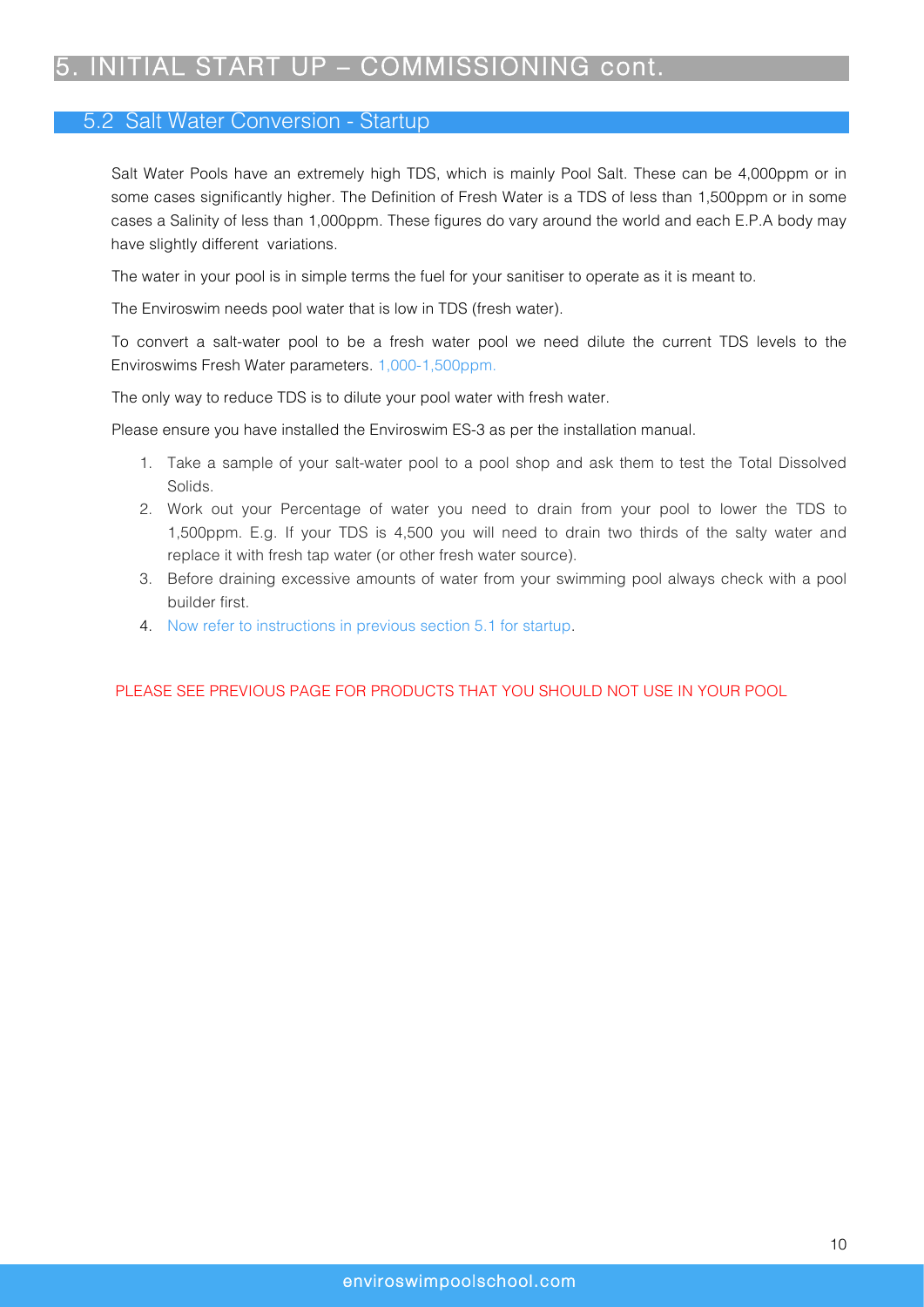## 6. MAINTENANCE

The Enviroswim ES-3 system is very low maintenance. The copper/silver electrodes are consumables and require periodic replacement.

The Ultra sonic chamber is maintenance free.

The oxidiser plates are self-cleaning. If you continually run a high pH calcium scaling will occur on the plates and this will reduce the life expectancy of your plates.

#### 6.1 Fuse

Fuse replacement: 240Volt, 10 amp, slow blow

WARNING: There is a risk of electrical shock, fire and damage to the system if an incorrectly sized fuse is installed.

#### 6.2 Replacement of Electrodes

The Copper/Silver electrodes are a consumable and will require periodic replacement.



- o The life of the electrodes will depend on many factors including, pool use, water balance, dirt and other debris that are allowed to build up in the pool.
- o If you are experiencing uneven wear and tear on the electrodes which can result from turbulence and water flow through the wet cell housing, the electrode assembly can be removed from the wet cell housing, rotated 180 degrees and then placed back into the wet cell housing.
- o The Electrodes should be replaced before they disappear completely and the stainless steel threaded rods that the are forged on becomes

NOTE: ONLY USE GENUINE ENVIROSWIM ELECTRODES AND SPARE PARTS.

- o ENVIROSWIM WILL NOT BE HELD LIABLE FOR THR PERFORMANCE OR EFFECTIVENESS OF THE SYSTEM WHEN NON-GENUINE SPARE PARTS AND CONSUMABLES ARE USED.
- o REPLACEMENT ELECTRODES CAN BE PURCHASED AT OUR ONLINE STORE AT THE BELOW LINK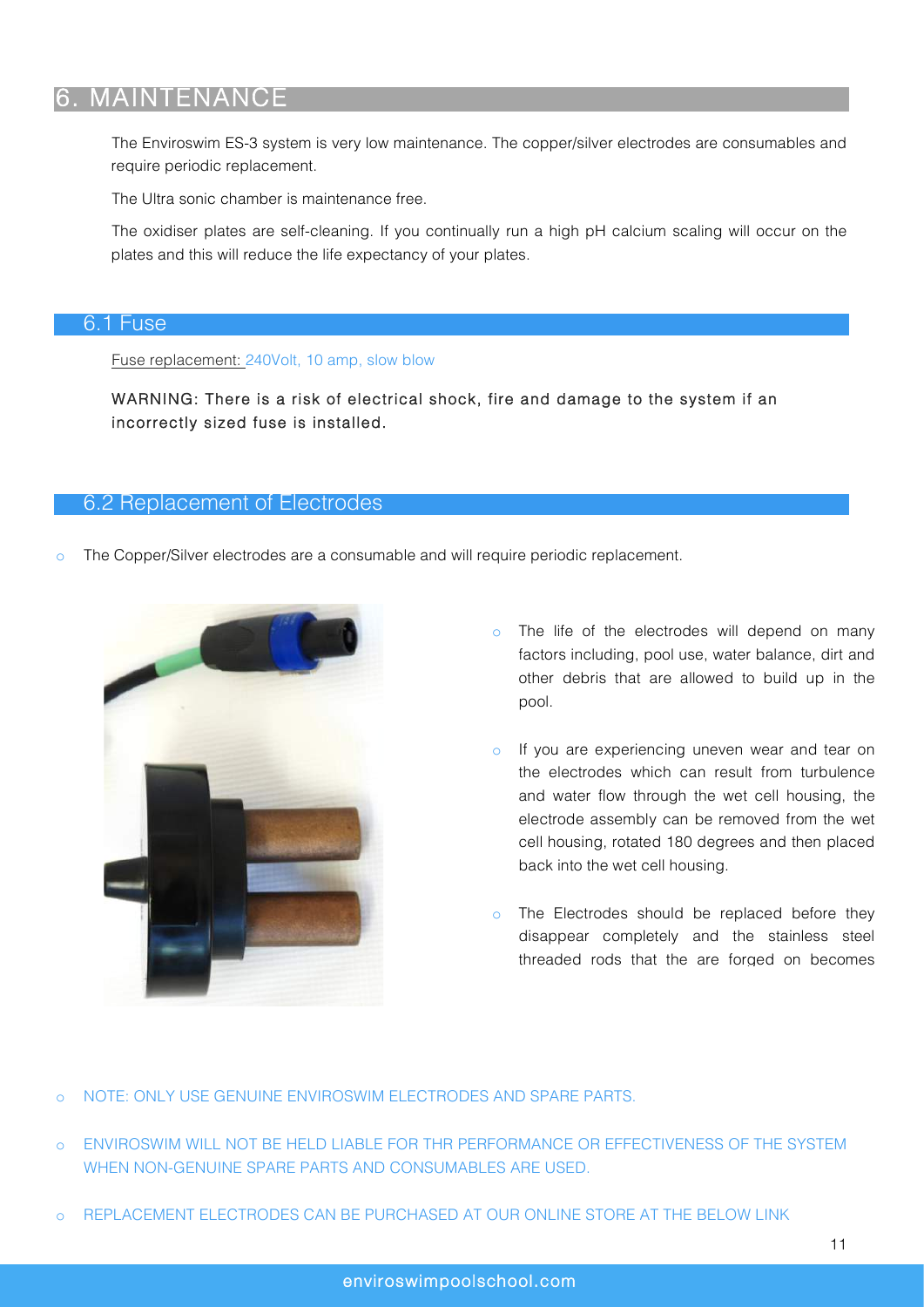### 6. MAINTENANCE Cont.

#### 6.3 Oxidiser Plates - Cleaning

- o Plates should be cleaned if there are signs of calcium build up on the plates, Sensor or if your system is unable to draw the "15"amps or Oxidiser Output Display is fluctuating.
- o Scaling on these plates generally indicates that the pH has been high (above 7.6) for extended periods



- o Please check the following. range are correct.
	- o TDS is within range 1.000 1,500ppm
	- o All connections are correct.

- $\circ$  Scale may be loosened by striking gently with wooden or plastic object. Take care not to damage the plastic separators.
- o Once excess scale is removed clean plates by soaking in a 75/25% ratio water/hydrochloric acid solution. A plastic bucket or a 1.25 Litre soft drink bottle with the top cut off is an ideal size for bathing the plates.
- $\circ$  Do not leave the plates in the solution for extended periods of time  $-3$  Minutes should be adequate.
- o See enviroswimpoolschool.com
- o Never use metal objects to clean the plates, as this will damage the plate coating.
- o REMEMBER: Always add Acid to Water. Never add water to acid.
- o LEAVING CALCIUM SCALE ON YOUR PLATES WILL SHORTEN THE LIFE OF THE PLATES.
- o NOTE: ONLY USE GENUINE ENVIROSWIM ELECTRODES AND SPARE PARTS.
- o ENVIROSWIM WILL NOT BE HELD LIABLE FOR THR PERFORMANCE OR EFFECTIVENESS OF THE SYSTEM WHEN NON-GENUINE SPARE PARTS AND CONSUMABLES ARE USED.
- o REPLACEMENT OXIDISER PLATES CAN BE PURCHASED AT OUR ONLINE STORE AT THE BELOW LINK

#### enviroswim.com/online-store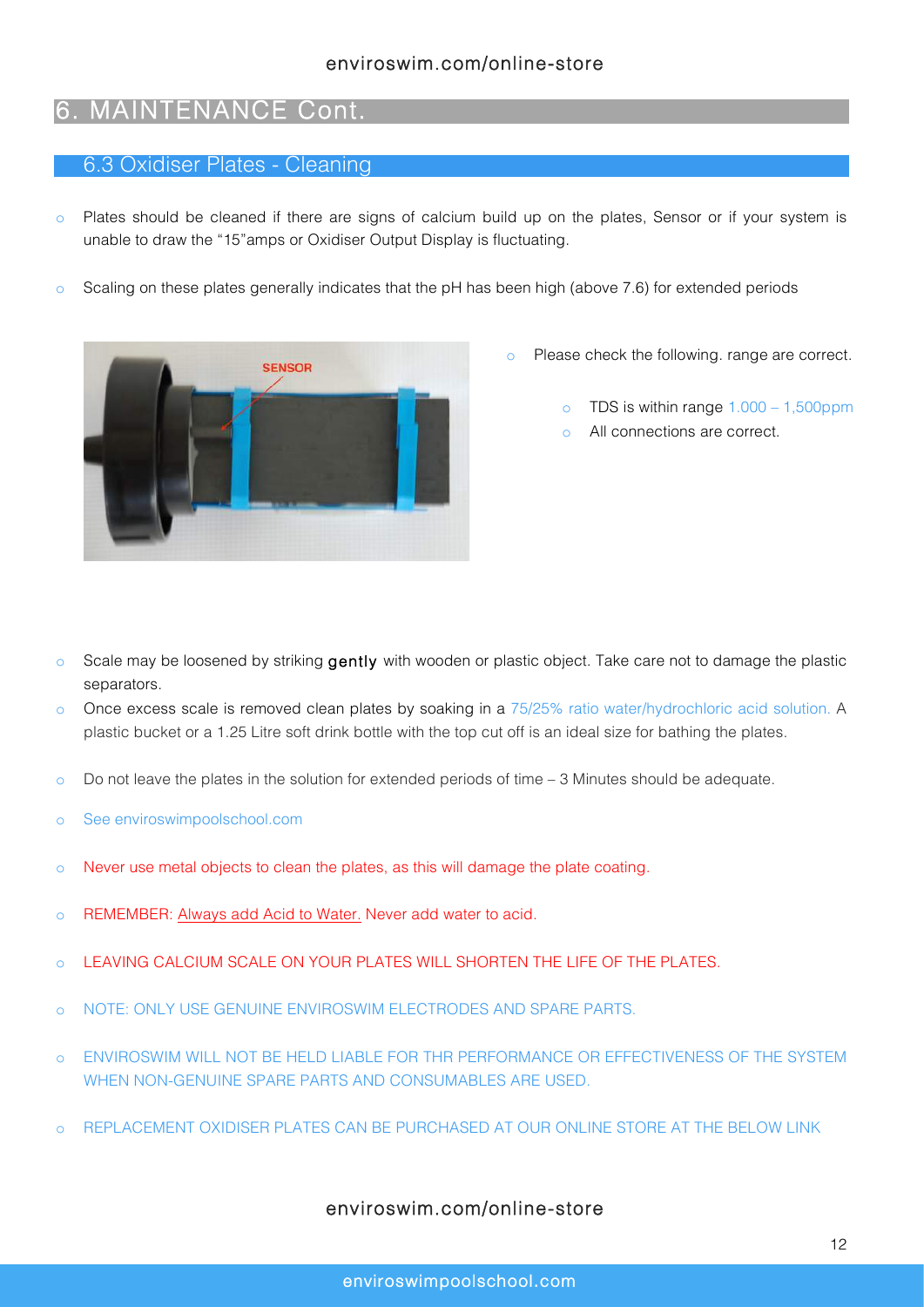## 6. MAINTENANCE Cont.

#### 6.4 Copper Testing

- o NOTE: HIGH pH will mask your copper test results.
- o Please ensure you pH is below 7.4 before doing a copper test.
- o We strongly advise that you use the test kit and instructions supplied with your Enviroswim System.
- o Copper levels 0.2 0.4ppm
- $\circ$  If taking a sample of pool water to a pool shop for testing ensure pH is within set parameters for 24 hours prior.
- o Some pool shop testing equipment can also give a false reading due to the silver in the water. When using the supplied test kit ensure you look down the test vial when comparing to the colour chart.



- o If your copper reading is above 0.4 ppm turn the Ioniser control to the 0 setting (OFF)
- o Only turn the Ioniser control back ON once your copper level 0.3 or lower
- o In normal operating circumstances your loniser Control should NOT be left in the MAX START UP setting, unless you need to build you copper levels up. Please contact us before leaving the system on this setting. Never leave on this setting for more than 7 days unless you are discussing with one of our service technicians.
- o NOTE: Enviroswim will not be held responsible for high copper levels.

REPLACEMENT COPPER TEST KITS CAN BE PURCHASED AT OUR ONLINE STORE AT THE BELOW LINK

### enviroswim.com/online-store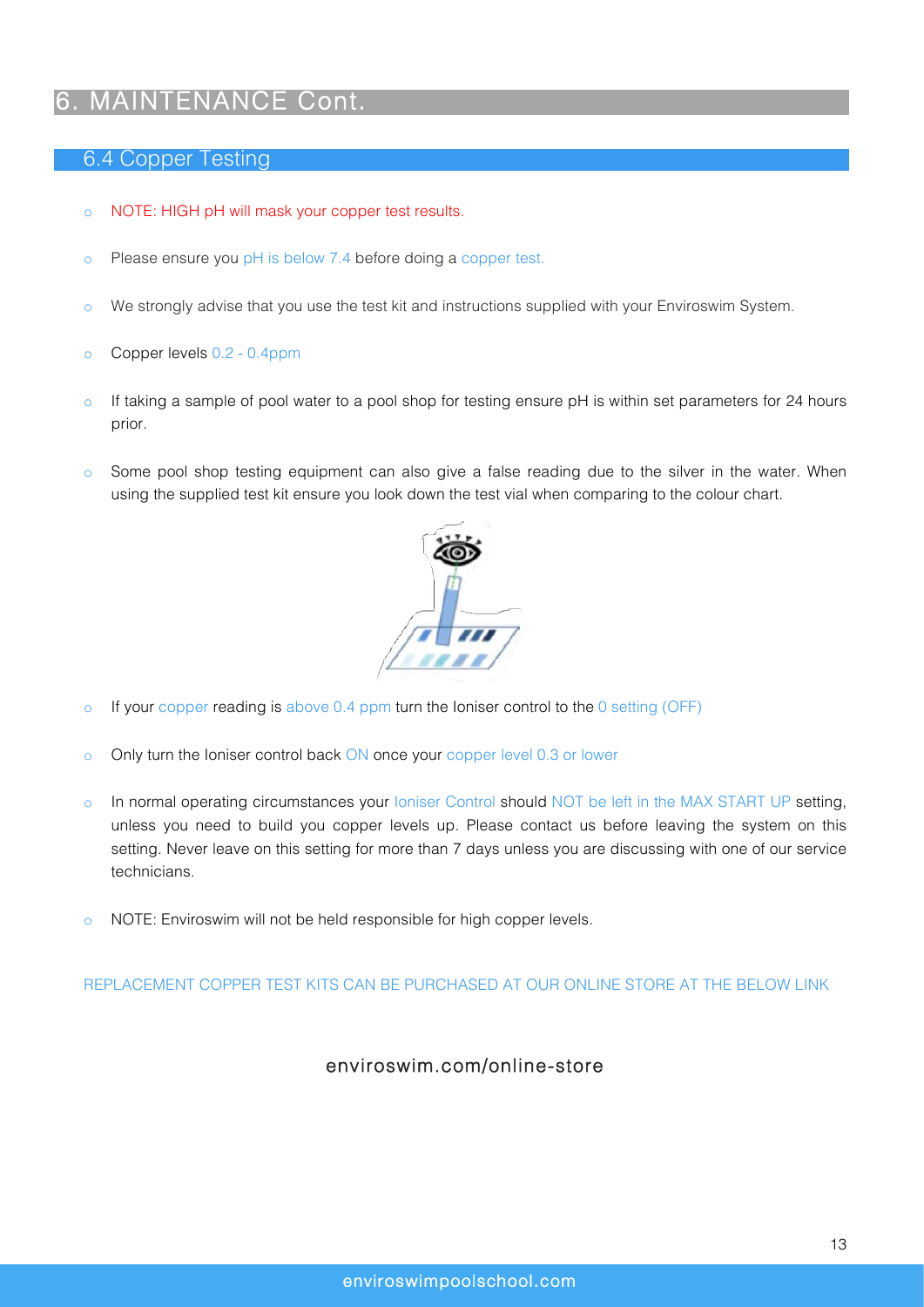### 6.5 Adjusting and Maintaining Water Balance

Water balance is applicable to all Sanitised pools. This is an Industry standard.

#### IMPORTANT – HIGH pH EFFECTS THE EFFICACY OF ANY SANITISER. E.g. Chlorine is only 3% effective at a pH of 8.0 compared to 75% effective at a pH of 7.0.

|                       | <b>Ideal Range</b> | Measuring                                     | Adjusting                                                                                          |
|-----------------------|--------------------|-----------------------------------------------|----------------------------------------------------------------------------------------------------|
| Alkalinity            | 60-150 ppm         | Pool shop or test kit<br>Frequency: 3 Monthly | Raise by adding Sodium Bicarbonate -<br>Alkalinity Increaser.                                      |
| pH                    | $7.0 - 7.2$        | Pool shop or test kit<br>Frequency: 7-14 Days | Lower by adding Hydrochloric acid<br>Raise by adding Sodium Bicarbonate -<br>Alkalinity Increaser. |
| <b>Water Hardness</b> | $170 - 250$ ppm    | Pool shop<br>Frequency: 3 Monthly             |                                                                                                    |

Suggested testing frequencies are recommendations only for average use domestic pools. More frequent testing may be required.

#### REMEMBER: Always add Acid to Water. Never add acid to water.

### 6.6 Winterise Your Pool

Winterising your Enviroswim treated pool is an area where large savings can be made. Once the water becomes too cold for bathing the daily run time of the pump/enviroswim can be reduced to save on electricity, which is one of the highest pool running costs.

The final winterised run time depends on the pools surrounding environment as the pump will need to run long enough for the filter to remove dirt and organic material that enter the pool.

Many pools owners can reduce the run time to a few hours a week, others surrounded by falling leaves or dust require longer to oxidise and filter the rubbish.

The residual copper & silver will take care of algae and bacteria as they continue to work 24/7 regardless of the pump run time. Therefore, it is important to continue to balance the pH & check copper levels regularly during the winter to ensure maximum efficiency of the ions and avoid possible overdose of copper/silver resulting in premature wear of the electrodes.

Always run the oxidiser on maximum (15) during winterisation, as the oxidiser is required to treat suspended solids that enter the water. Vacuum the pool as & when required to avoid sediment building up which can stain and cause extra demand and runtime of the system

Reminder: To ensure an accurate copper reading the pool water pH must be below 7.5 preferably 7.3 when the test sample is taken. High pH water will cause a false (lower than actual) copper reading. Follow these guidelines and you will save money and have a great pool ready for the coming summer.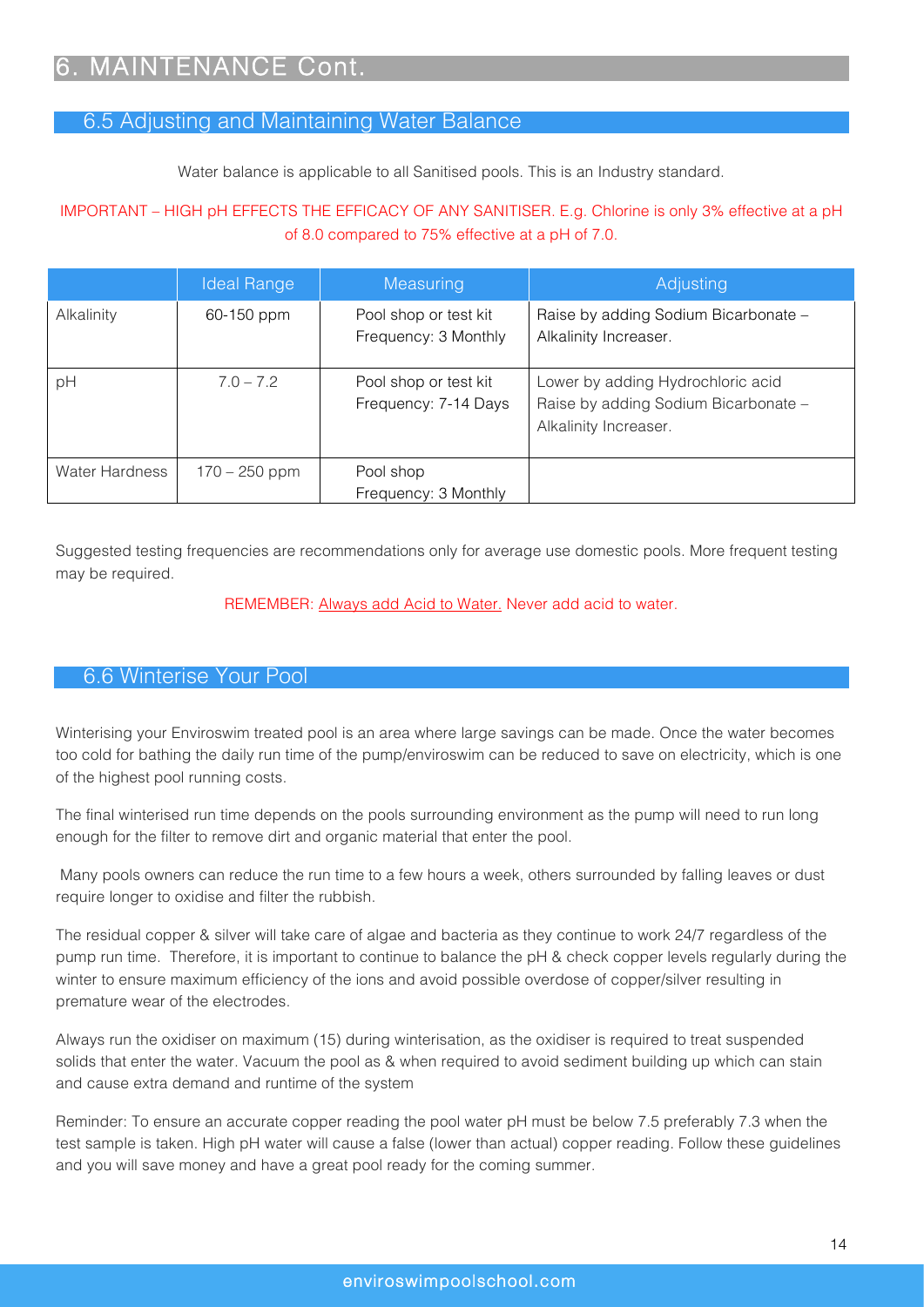# 7. TROUBLE SHOOTING

| Symptom            | Possible Causes                                                   | Remedy                                                                                                                                          |
|--------------------|-------------------------------------------------------------------|-------------------------------------------------------------------------------------------------------------------------------------------------|
| <b>Blown Fuse</b>  | In-Rush Current from pool pump<br>$\circ$                         | Have pump checked<br>$\circ$                                                                                                                    |
|                    | Undiluted Chemicals added to pool or<br>$\circ$<br>skimmer basket | Turn off power to control box. Replace<br>$\circ$<br>fuse and allow clean water to circulate<br>through the system before switching<br>back on. |
|                    | <b>Short Circuit on Oxidiser Plates</b><br>$\circ$                | Check for any visible short circuits in wet<br>$\circ$<br>cell and clear.                                                                       |
|                    | Internal electrical fault<br>$\circ$                              | <b>Contact Enviroswim</b><br>$\circ$                                                                                                            |
| Copper Level too   | Low Conductivity (TDS)<br>$\circ$                                 | Increase TDS to 1,000-1,500ppm<br>$\circ$                                                                                                       |
| low                | Copper/Silver Electrodes worn away<br>$\circ$                     | Replace with new electrode Kit<br>$\circ$                                                                                                       |
|                    | Pool or Equipment leaking<br>$\circ$                              | Repair leak<br>$\circ$                                                                                                                          |
|                    | Scale Build up on Electrodes<br>$\circ$                           | Clean rods - correct water balance<br>$\circ$                                                                                                   |
|                    | System not running long enough<br>$\circ$                         | Increase run time<br>$\circ$                                                                                                                    |
|                    | loniser setting too low<br>$\circ$                                | Increase Ioniser setting<br>$\circ$                                                                                                             |
|                    | pH high<br>$\circ$                                                | Adjust pH to correct level<br>$\circ$                                                                                                           |
| Excessive scale    | pH too high<br>$\circ$                                            | Adjust pH to correct level<br>$\circ$                                                                                                           |
| on Oxidiser Plates | High Calcium content (Water<br>$\circ$<br>Hardness) in pool water | Dilute Pool water with fresh water<br>$\circ$                                                                                                   |
| Cloudy Water       | Insufficient Run time                                             | Increase run time                                                                                                                               |
|                    | Poor water balance<br>$\circ$                                     | Adjust water to correct levels<br>$\circ$                                                                                                       |
|                    | Oxidiser plates have excessive scale<br>$\circ$<br>build up       | Clean Oxidiser plates<br>$\circ$                                                                                                                |
|                    | High bather load<br>$\circ$                                       | Run pool on manual while swimming<br>$\circ$                                                                                                    |
| Algae in Pool      | Low copper levels<br>$\circ$                                      | Increase run time or Ioniser setting<br>$\circ$                                                                                                 |
|                    | Phosphates in water<br>$\circ$                                    | Phosphate treatment required<br>$\circ$                                                                                                         |
|                    | Poor water circulation<br>$\circ$                                 | Check/Clean filter, skimmer box, pump<br>$\circ$<br>lint basket. Ensure pump is operating<br>correctly and not at low speed if variable         |
|                    | pH too high<br>$\circ$                                            | speed.<br>Adjust pH to correct level<br>$\circ$                                                                                                 |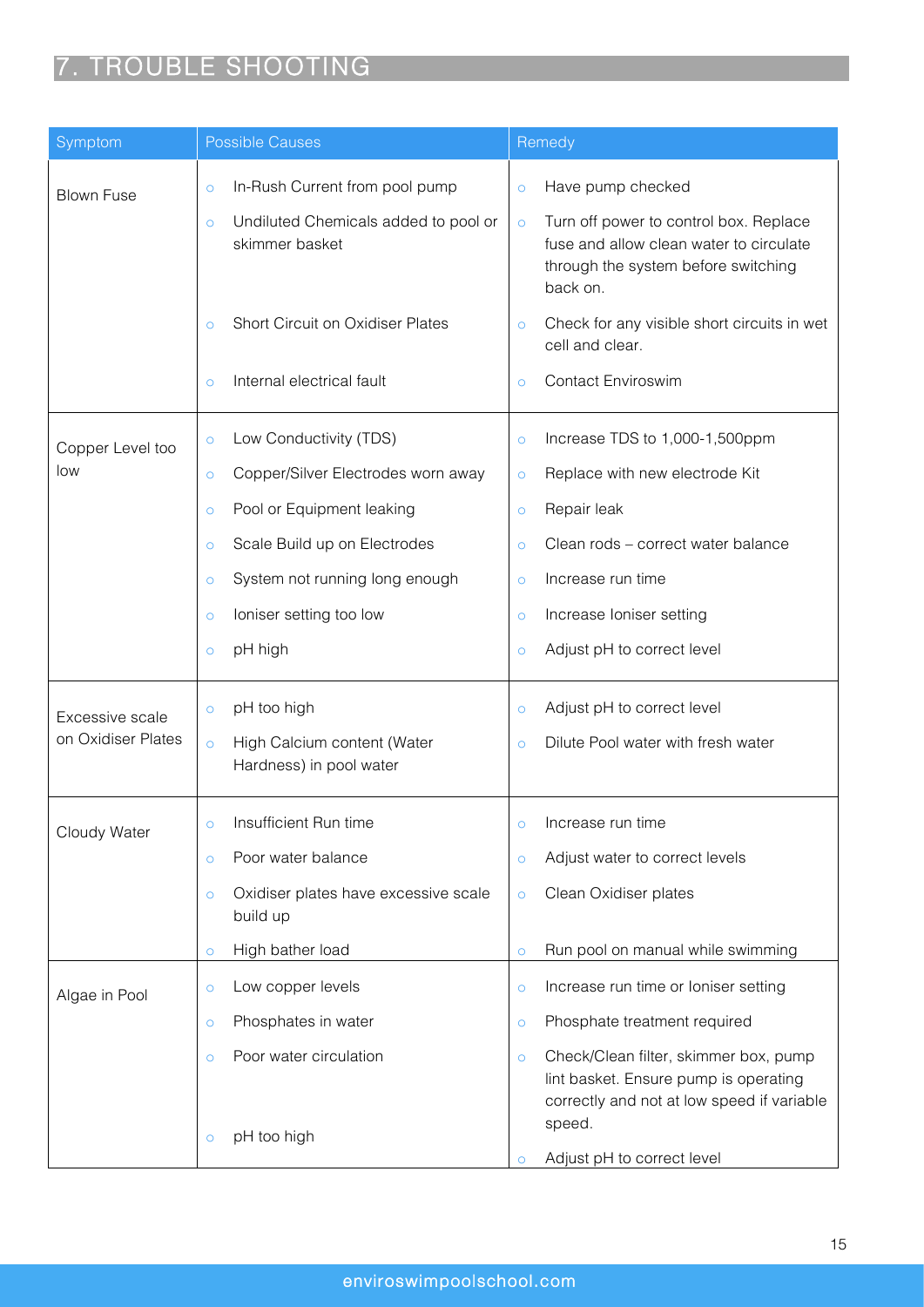# 7. TROUBLE SHOOTING Cont.

| <b>Fault Mode</b><br><b>Possible Causes</b>                                                             |                                                                      | Remedy                                                                                                  |
|---------------------------------------------------------------------------------------------------------|----------------------------------------------------------------------|---------------------------------------------------------------------------------------------------------|
| <b>Oxidiser Display</b>                                                                                 | Excessive TDS greater than 2,500ppm<br>$\circ$                       | Dilute pool water to reduce TDS to below<br>$\circ$<br>1,500ppm                                         |
|                                                                                                         | Undiluted chemicals added to skimmer<br>$\circ$                      | Allow clean water to circulate through<br>$\circ$<br>the system before switching back on.               |
| Current no longer<br>being applied to                                                                   | Short circuit across Oxidiser<br>$\circ$<br>connections or plates    | Remove short circuit<br>$\circ$                                                                         |
| Oxidser plates                                                                                          | Short Circuit across Ioniser<br>$\circ$<br>connections or electrodes | Remove short circuit<br>$\circ$                                                                         |
|                                                                                                         |                                                                      |                                                                                                         |
| <b>Oxidiser Display</b>                                                                                 | Excessively low TDS<br>$\circ$                                       | Increase TDS to 1,000-1,500ppm<br>Ō                                                                     |
|                                                                                                         | Air flow vents blocked<br>$\circ$                                    | Remove blockage<br>$\circ$                                                                              |
| ΤP                                                                                                      | Unit is installed in an area with poor<br>$\circ$<br>ventilation     | Move to area with good ventilation<br>$\circ$                                                           |
| Control Unit Over<br>heating. Thermal<br>cut out activated.<br>Unit will shut down<br>to prevent damage | Excessive ambient temperature<br>$\circ$                             | Unit should restore once ambient<br>$\circ$<br>Temperature drops. If not contact<br>Enviroswim          |
| <b>Oxidiser Display</b>                                                                                 | Air in system<br>$\circ$                                             | Check for leaks and prime pump<br>$\circ$                                                               |
|                                                                                                         | Insufficient water flow<br>$\circ$                                   | Check/Clean filter, skimmer box, pump<br>$\circ$<br>lint basket. Ensure pump is operating<br>correctly. |
| Current no longer<br>being applied to<br>Oxidser plates                                                 |                                                                      | Increase speed of Variable speed pump<br>$\circ$<br>if applicable                                       |
|                                                                                                         | Calcium Build up on Oxidiser Plates or<br>$\circ$<br>sensor          | Clean Oxidiser Plates and sensor.<br>$\circ$                                                            |

### FOR FURTHER INFORMATION PLEASE VISIT

enviroswimpoolschool.com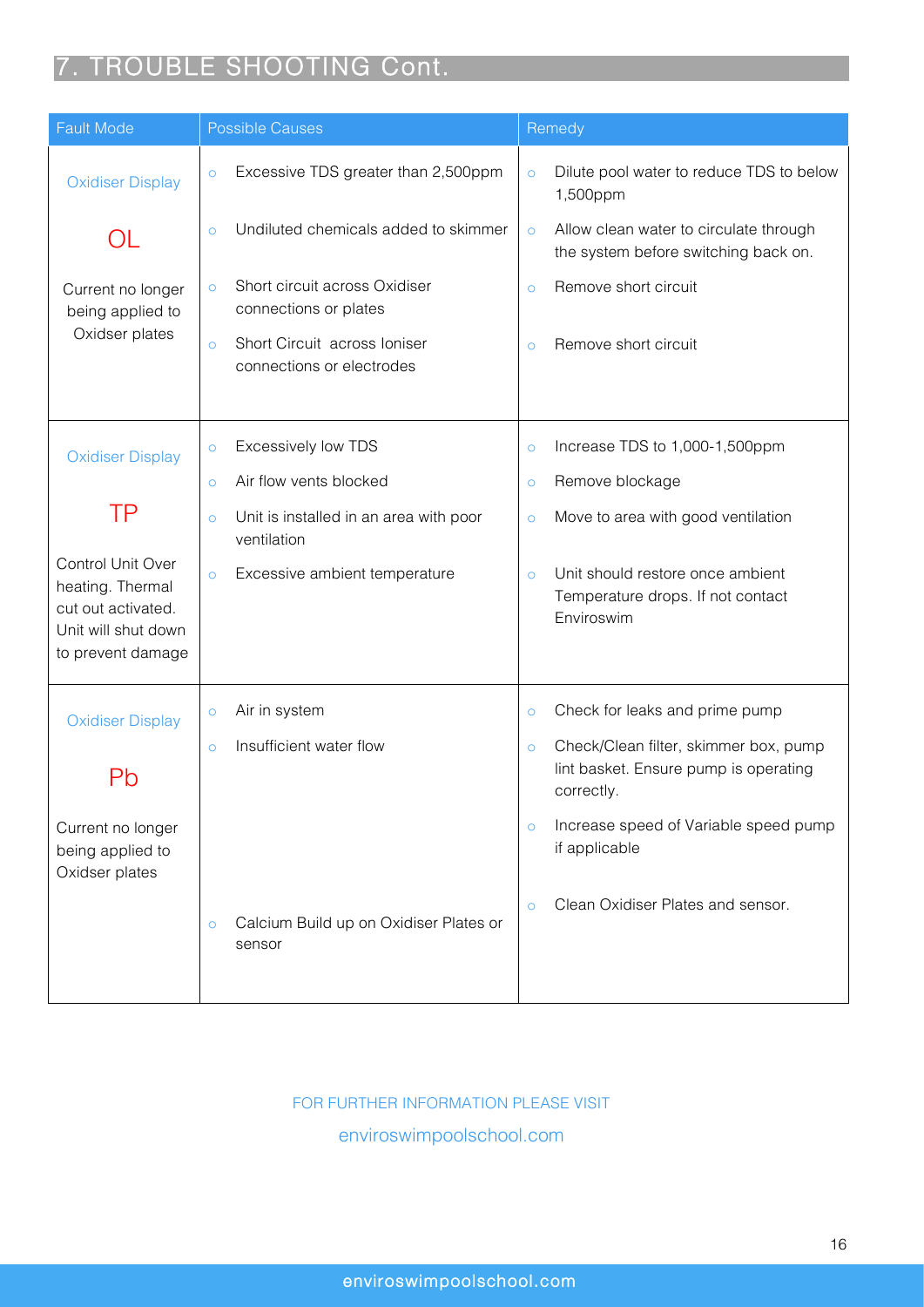## 8. SPECIFICATION, STANDARDS and WARRANTY

#### 8.1 Specifications

- o Enviroswim T.D.S. operating parameters: 1,000-1,500ppm
- o Enviroswim recommended copper levels: 0.2-0.4ppm
- o Enviroswim ES3 system sanitisers swimming pools up to 100,000 litres
- o Enviroswim run time 1 hour per 10,000 litres (environment dependent)
- o Enviroswim tested and complies with CISPR 14 Electromagnetic Compatibility.
- o Enviroswim tested and complies with CE.
- o Electrical requirements 220/240 volts ac 10 amp GPO.
- o Electrical consumption of Enviroswim approx. 200 watts +\_- 20% this is dependent of conductivity of the pool water.

### 8.2 Standards

| <b>Type</b> | Standard                                   | Description                                                                               |
|-------------|--------------------------------------------|-------------------------------------------------------------------------------------------|
| Electrical  | AS/NZS 3136                                | Electrical Equipment for Spa and Swimming Pools                                           |
|             | EN 55014-2<br>EN 61000-3-2<br>EN 61000-3-3 | Electromagnetic Compatibility                                                             |
| Chemical    |                                            | Australian Pesticides and Veterinary Medicines Authority<br>Approval no. 58847            |
| Efficacy    | <b>NATA Accredited</b><br>NSF/ANSI 50      | Approved as hybrid system by the National Sanitization<br>Foundation (USA) Cert# 4D640-02 |
|             | NZS5826                                    | New Zealand Pool Water Quality Standards                                                  |
| <b>HSO</b>  |                                            | NZ Drinking Water Standards 2005                                                          |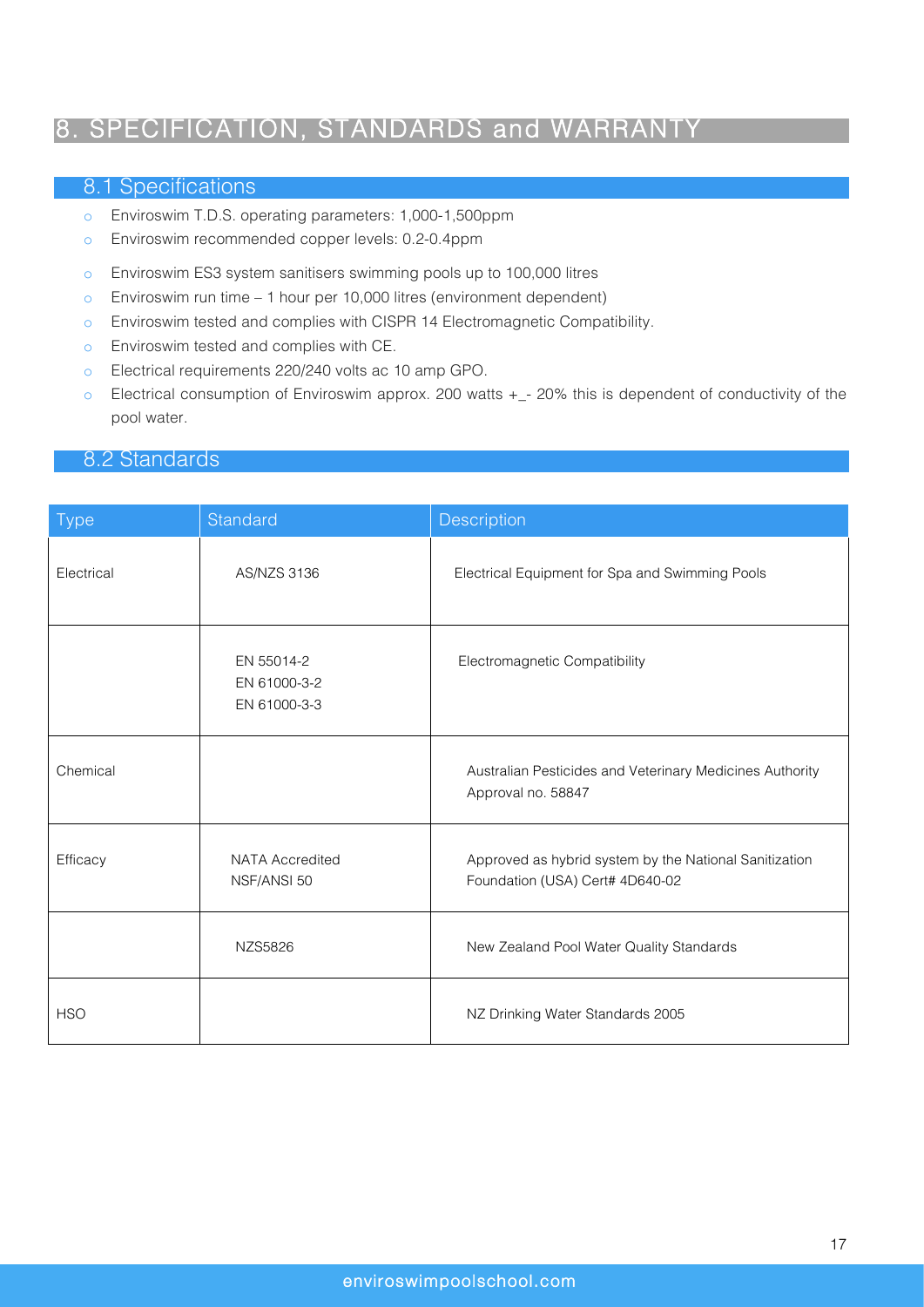## 8. SPECIFICATION, STANDARDS, and WARRANTY.

### 8.3 Warranty

The Enviroswim system has a (2) year replacement warranty on the control box.

8.4 Contact Information

Watertech Services International

PO Box 5835 GCMC Bundall Queensland 9726

Support enviroswimpoolschool.com General info@enviroswim.com

Phone 1300 888 457 Overseas info@enviroswim.com